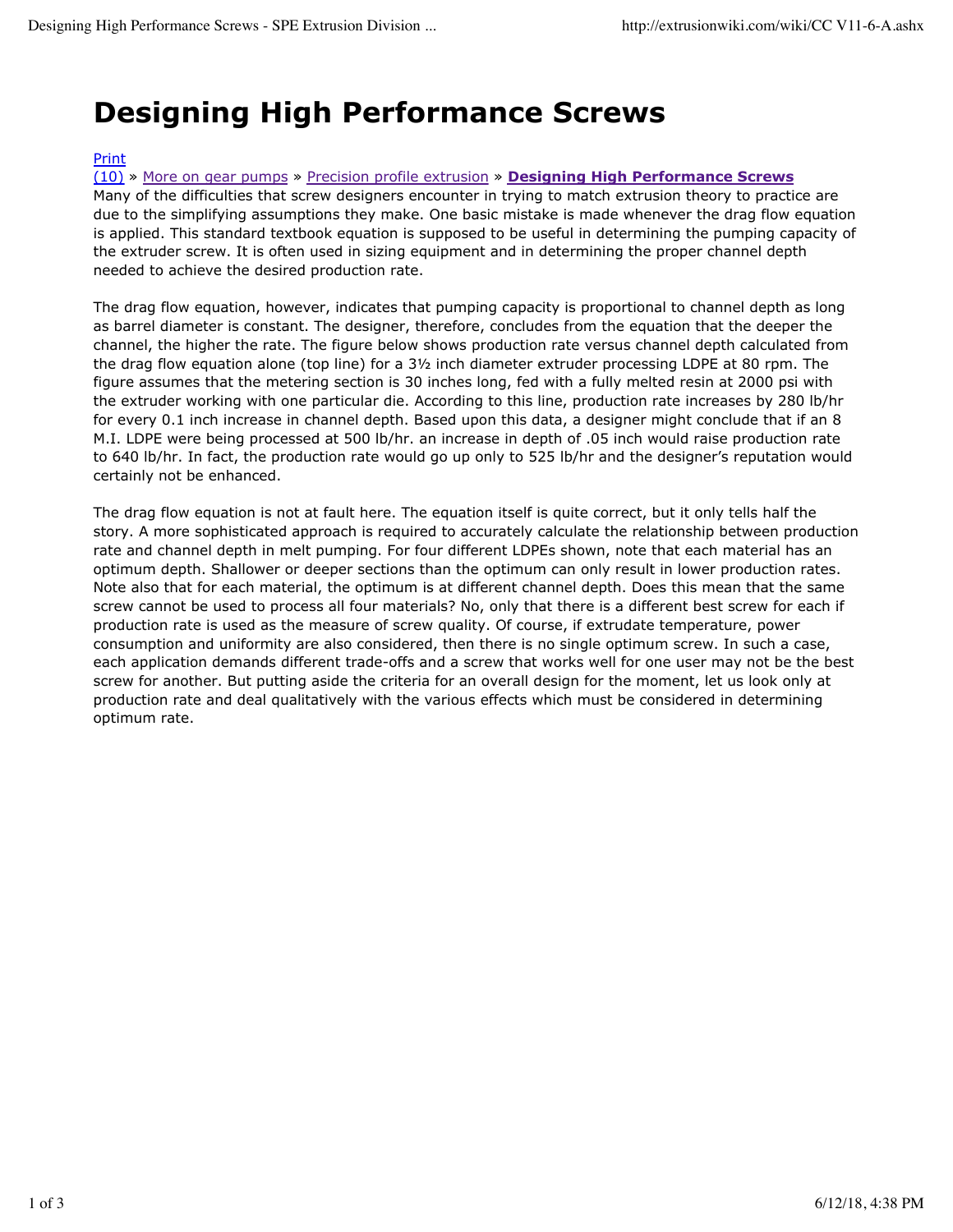

## 22s.gif

Production Rate Characteristic as a Function of Metering Section Depth in a 3 ½ inch Extruder Operating with Sheet Die. Four LDPE's are Compared to the Drag Flow Rate.

Because the extruder is a centrifugal type pump, there are losses involved in its operation. In other words, a percentage of material pumped by the screw flows backward towards lower pressure areas nearer the feed. This is called backflow or pressure flow. The amount of backflow is determined by the head pressure, material viscosity and the depth of the extruder channel. When the backflow rate is added to the production rate, we arrive at the predicted drag flow. Therefore, determining the amount of backflow is the key to proper channel depth selection. By comparison calculation of drag flow in itself is relatively trivial and to a great extent, irrelevant. Because the backflow increases with in creased channel depth, we expect the true flow rate to diverge from the drag flow rate line and since backflow increases as viscosity drops, we also expect greater divergence for materials having a high melt index or low viscosity.

However, if the curves shown here are analyzed, we find that even this pattern is not maintained universally. Between depths of 0,400 and 0.500 inch, the curves fall pretty well in the expected pattern. At smaller depths, the 3 M.I. material has a lower production rate than expected and at greater depths, both the 2. M.I. and the 8 M.I. curves fall off disproportionately to the others.

To understand these results, we must take into consideration several additional facts, The major influence here is the temperature of the material. The higher the viscosity, the higher the viscous heat dissipation leading to a higher extrudate temperature, High temperature in turn reduces viscosity and so a steady state is reached. Because of this interaction, the rate at which viscosity falls with increased temperature and shear rate is actually more important to the final production rate than the nominal melt index, which is measured at one temperature and one shear rate.